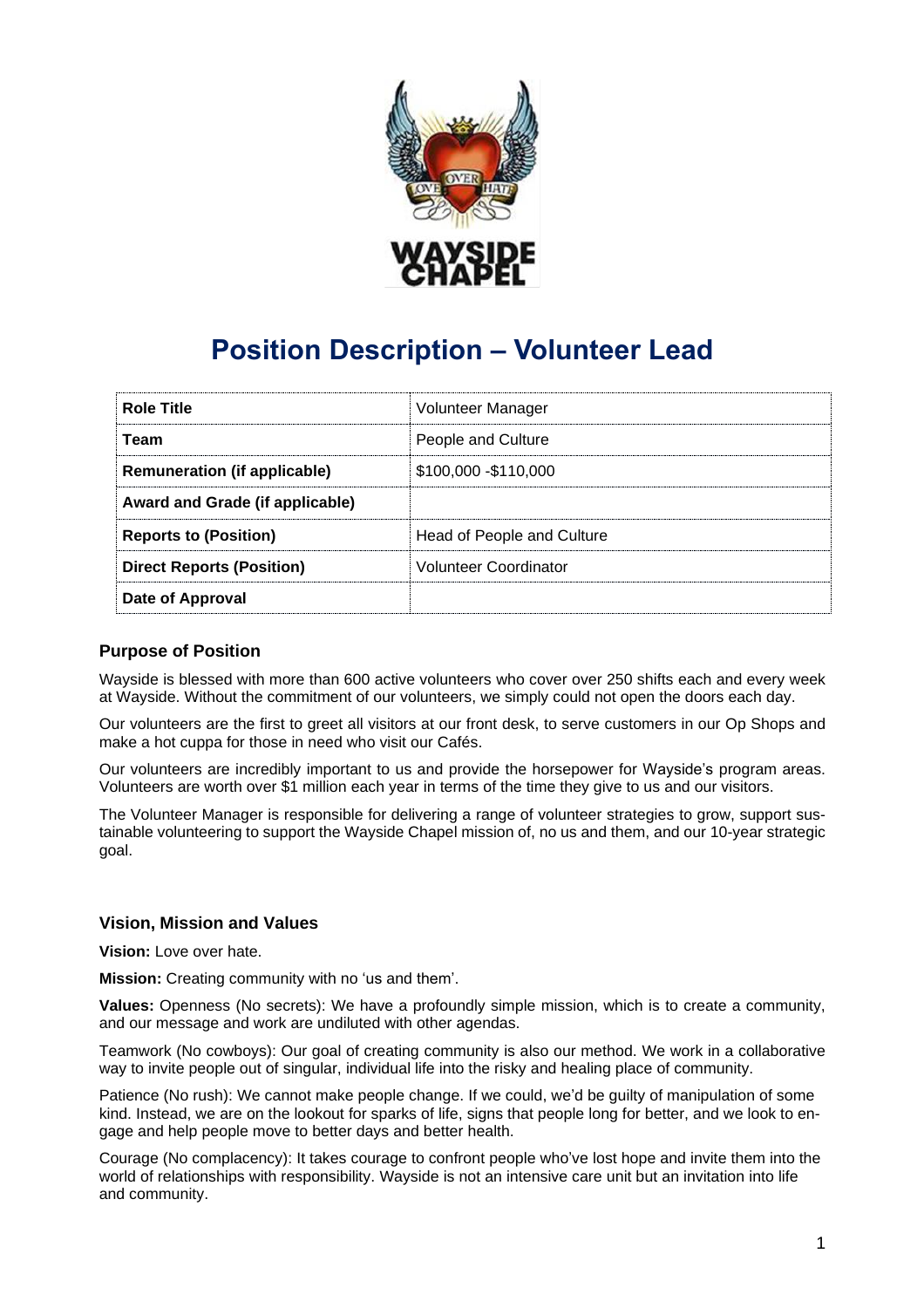Respect (No Judges): People have the right to make their own decisions. People have the right to make bad decisions. People who choose singular misery or even death deserve to have their rights respected. Wayside's mission is not to fix people but to love them and be with them, knowing that if they are really met, they'll really move toward health and life.

#### **Behaviours:**

*Stand Back:* Recognise that we are each necessary, significant but not central. The mission evaporates when we are central. Take a step back when our emotions are high and cool off. When central, the important thing is how we feel, and the most pressing need is to express our feeling. When necessary, significant but not central, in a time of difficulty, the most important thing is to ask, "what facts do I not have" and "who can I talk to for reliable clarity"

*Speak Well:* Identify and appreciate the strengths in colleagues. Recognise that everyone's strengths are also their weaknesses, if we look for weakness, we'll find it and if we look for strength, we'll find it. An atmosphere where colleagues are habitually talked up behind their backs will create an unbeatable team.

*Embrace Errors:* Accept when you have made a mistake, that an opportunity to learn is present. Learning is lost when we spend energy covering our arse or blaming others. Nothing is more liberating than the security it takes to admit that your performance did not cover you or the team in glory. Helping each other embrace moments of learning will build a team that can overcome anything.

*Be Kind:* We do an excellent job of being kind with our visitors, let's also be kind to each other. Kindness is implicit in our vision and our mission. Kindness is not a matter of feeling anything but a matter of acting and participating. You might feel uncomfortable, but kindness will give the benefit of the doubt or begin an uncomfortable but direct discussion.

# **Key Accountabilities & Responsibilities**

#### **Volunteer Program and Strategy**

- Develop and manage long term strategies and modelling to support volunteer recruitment, retention and engagement, and improve the experience for volunteers to support the delivery of the Wayside Chapel mission of, no us and them, and our 10-year strategic goal.
- Help Wayside staff to understand the role of volunteers and the incredible contribution they make.
- Develop communication and engagement strategies for existing and potential volunteers, including messaging and communications, tools, resources, workshops and documents to promote Wayside Chapel as a volunteer organisation of choice in attracting and retaining volunteers in existing and new locations.
- Carry out change management activities for the implementation of new volunteering models and initiatives.
- Implement and manage governance practices and policy for volunteering to ensure Wayside Chapel meets objectives, cost effective resourcing, transparency, quality services to the community and retention of volunteer.
- Promote the Wayside volunteer program, through public presentations, social media, volunteer fairs and other events.
- Develop and manage partnerships with external stakeholders including Universities and volunteering hubs.
- Develop and maintain links with local community groups and other organisations and businesses in order to recruit volunteers.
- Work with Marketing department to design a range of marketing materials in accessible formats, including digital methods, to promote Wayside Chapel and its volunteer program.

#### . **Leadership and Culture**

• Proactively contribute to the creation of a positive, fun, and value-driven culture

#### **Volunteer Metrics and Reporting**

• Analyse membership and survey data to identify volunteering trends and areas for improvement in order to develop and implement strategies that contribute to a positive volunteer experience for all members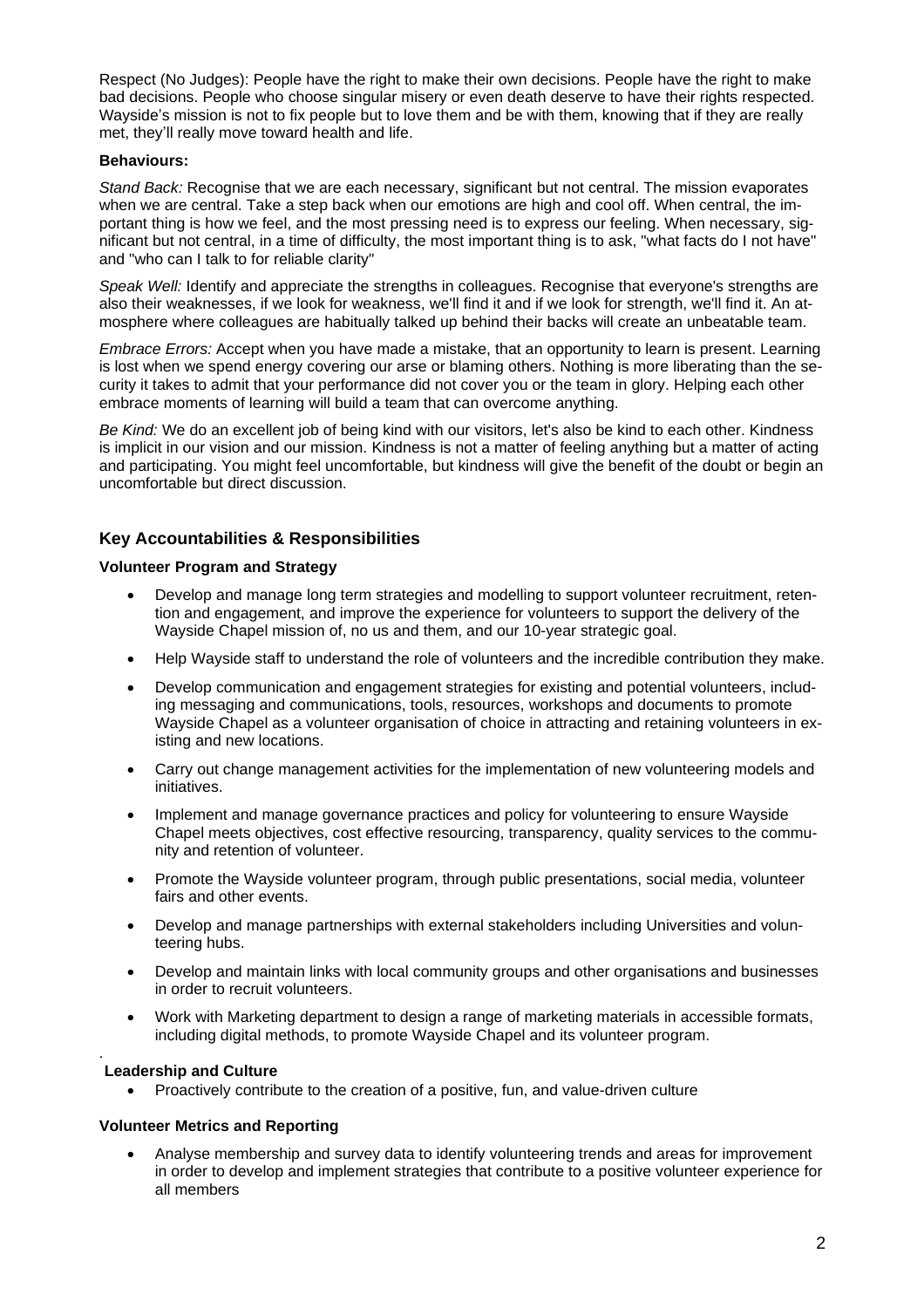- Manage the coordination of culture and engagement surveys, and work as part of the team to develop and implement improvement strategies.
- Conduct exit interviews and establish areas for potential improvement.

#### **Maintain a safe working environment for our people and visitors**

- Role model safe working and wellbeing practices
- Evaluate and mitigate risks associated with volunteer positions and ensure controls are in place to protect volunteers, visitor programs, the organisation and the community

#### **People related Risk Management**

• Comply with all relevant legislation and all Wayside policies and procedures

#### **Other**

- Any other duties as directed by the Head of People and Culture or equivalent role
- Undertake training as required and directed.
- Practice and promote appropriate self-care at an individual, team and organisation wide level.

#### **Core Competencies – key skills, work experience, qualifications**

- Highly developed influencing, relationship building and customer service skills.
- Demonstrated experience developing and implementing volunteering workforce strategies and/or plans.
- Knowledge and understanding of contemporary volunteering and workforce planning issues.
- High-level problem-solving skills with the ability to identify issues or problems and recommend strategies, ideas and opportunities for resolving them.
- Experience implementing volunteer projects and plans
- Well-developed interpersonal, public speaking, written and program development skills

### **Key Relationships**

| <b>Who</b>                                   | Why                                                                                                                                                             |
|----------------------------------------------|-----------------------------------------------------------------------------------------------------------------------------------------------------------------|
| <b>Internal</b>                              |                                                                                                                                                                 |
| <b>Head of People and Culture, (Manager)</b> | Support and promote best practice and<br>practical initiatives and delivery across<br>partnering areas of Wayside                                               |
|                                              | Escalate sensitive issues, receive guid-<br>$\bullet$<br>ance on proposals and recommended so-<br>lution(s)                                                     |
|                                              | Keep informed, advise, and provide regu-<br>lar updates on service delivery and priori-<br>ties                                                                 |
|                                              | Participate in discussions and decisions<br>and share information on collaboration<br>with area                                                                 |
| <b>People and Culture Team</b>               | Work collaboratively, share information,<br>$\bullet$<br>and discuss contemporary human re-<br>sources best practices, innovations, pro-<br>cesses and policies |
|                                              | Represent work group perspectives                                                                                                                               |
|                                              | Lead meetings, discussions, and deci-<br>sions regarding services delivery in a dy-<br>namic client focused partner model                                       |
|                                              | Inspire collaborative and positive partner-<br>ships                                                                                                            |
| <b>Wayside Leaders and staff</b>             | Consult to determine volunteer workforce<br>needs and to provide advice regarding<br>policy and best practice                                                   |